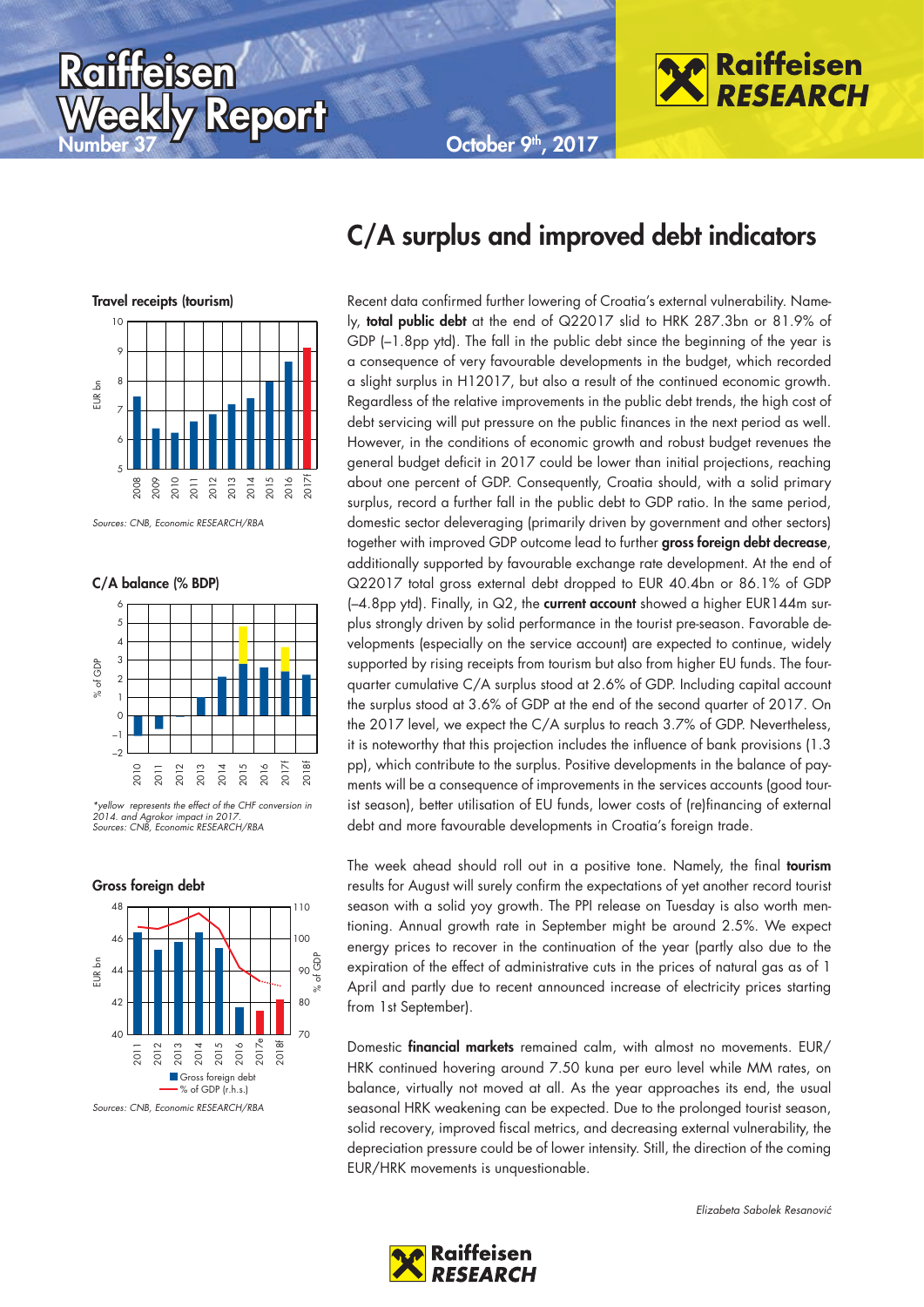





Sources: ZSE, Economic RESEARCH/RBA

# The 2016 audited reports of Agrokor Group companies released

#### Trading comment

Last week CROBEX closed the week 0.1% wow up. Regular daily equities' turnover was somewhat lower and amounted to HRK 4 mn on average. The most traded share was **Hrvatski Telekom**. The best performer among CROBEX member companies was Optima Telekom, while transportation sector index posted the strongest growth among sector indices. Equity indices in the region saw mostly positive performance last week.

#### Company news

Agrokor's member companies published the 2016 audited reports. The main feature is the 50% haircut of the receivables from associated companies. Operating result of Jamnica amounted to HRK -310.7 mn in 2016, while operating profit adjusted for one-off impairment of receivables from associated companies amounted to HRK 306.1 mn and is 17% yoy up. In case of Ledo, operating result stood at HRK 157.6 mn while the normalized operating profit was HRK 404.7m (8.1% up from 2015). Adris Group and Croatia Osiguranje informed on financial regulator's decision to approve the acquisition of a qualifying stake of more than 50% of voting rights and the share capital of BNP Paribas Cardif Insurance.

#### In this week

The announcement of consolidated audited reports for Agrokor Group is scheduled for Monday which should provide some guidance to investors on ZSE.

Ana Turudić

#### Market performance

\* as at 16:00 CET.

Source: Bloomberg, Economic RESEARCH/RBA

| Index              | 1w%     | ytd %   | Value on* |
|--------------------|---------|---------|-----------|
|                    |         |         | 6.10.2017 |
| BUX (HU)           | 1.79    | 18.61   | 37,958    |
| $PX$ ( $CZ$ )      | 1.45    | 15.05   | 1,060     |
| <b>BETI (RO)</b>   | 1.20    | 12.52   | 7,972     |
| NTX (SEE, CE, EE)  | 1.15    | 24.84   | 1,263     |
| ATX (AT)           | 0.94    | 27.83   | 3,347     |
| MICEX (RU)         | 0.80    | $-6.22$ | 2,094     |
| BELEX15 (RS)       | 0.74    | 1.21    | 726       |
| SASX10 (BH)        | 0.53    | $-8.72$ | 630       |
| <b>SBITOP (SI)</b> | 0.40    | 11.45   | 800       |
| <b>WIG30 (PL)</b>  | 0.25    | 27.32   | 2,856     |
| <b>CROBEX (HR)</b> | 0.12    | $-9.10$ | 1,813     |
| SOFIX (BG)         | $-1.25$ | 15.87   | 680       |

Top/Flop – CROBEX index

| <b>Share</b>                         | 1w%                           | Price on*      | <b>Share</b> | 1w%     | Price on* |
|--------------------------------------|-------------------------------|----------------|--------------|---------|-----------|
|                                      |                               | 6.10.2017      |              |         | 6.10.2017 |
| OT-Optima T.                         | 6.09                          | 3              | Institut IGH | 0.78    | 257       |
| Atlantska Plov.                      | 5.06                          | 430            | Arenaturist  | 0.78    | 467       |
| Đuro Đaković Grupa                   | 5.03                          | 36             | Kraš         | 0.00    | 440       |
| Uljanik Plovidba                     | 3.66                          | 142            | AD Plastik   | $-0.06$ | 162       |
| Adris Grupa (P)                      | 2.53                          | 445            | Dalekovod    | $-0.64$ | 20        |
| Ingra                                | 2.39                          | $\overline{4}$ | Podravka     | $-1.02$ | 294       |
| Luka Ploče                           | 2.00                          | 510            | HT           | $-1.14$ | 174       |
| Zagrebačka Banka                     | 2.00                          | 51             | Ericsson NT  | $-1.84$ | 1,120     |
| Valamar Riviera                      | 1.13                          | 44             | Končar El    | $-4.33$ | 665       |
| Atlantic Grupa<br>* as at 16:00 CET. | 0.99<br>$\cdot$ DECEIDOU (DDI | 810            | Viadukt      | $-7.61$ | 9         |

Source: ZSE, Economic RESEARCH/RBA

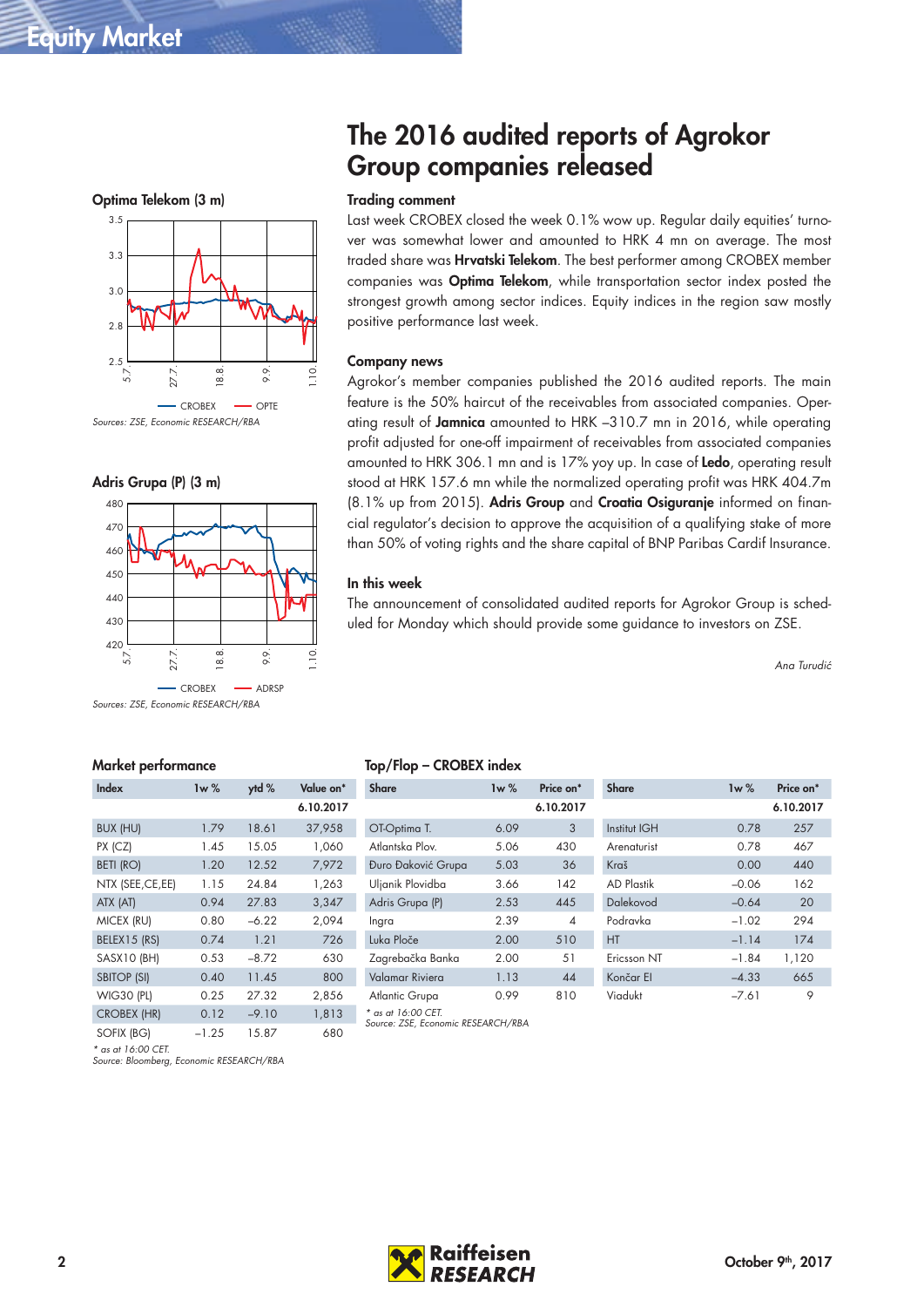### Raiffeisen RESEARCH

#### Raiffeisenbank Austria

#### Economic Research

Zrinka Živković Matijević, MSc, Head of Department; tel: +385 1/61 74 338, email: zrinka.zivkovic-matijevic@rba.hr Elizabeta Sabolek Resanović, Economic Analyst; tel: +385 1/46 95 099, e-mail: elizabeta.sabolek-resanovic@rba.hr Viktor Viljevac, tel: +385 1/61 74 837, e-mail: viktor.viljevac@rba.hr

#### Financial Advisory

Nada Harambašić Nereau, MSc, Financial Analyst; tel.: +385 1/61 74 870, email: nada.harambasic-nereau@rba.hr Ana Turudić, Financial Analyst; tel: +385 1/61 74 401, email: ana.turudic@rba.hr

#### Markets and Investment Banking

Robert Mamić, Executive Director; tel: +385 1/46 95 076, email: robert.mamic@rba.hr

#### **Editor**

Zrinka Živković Matijević, MSc, Head of Economic Research

#### **Abbreviations**

- bp basis points CERP – Restructuring and Sale Center DPS – Dividend per share DZS – Croatian Bureau of Statistics ECB – European Central Bank EUR – Euro
- 
- FED Federal Reserve System
- GDP Gross Domestic Product

#### **Design**

SIBI; OIB: 62606715155; I.B. Mažuranić 70, 10090 Zagreb

#### Publisher

Raiffeisenbank Austria d.d. Zagreb Magazinska cesta 69, 10000 Zagreb www.rba.hr tel. ++385 1/45 66 466 fax: ++385 1/48 11 626

Publication finished on October 6, 2017 Publication approved by editor on October 9, 2017 at 8:05 First release scheduled for October 9, 2017 at 8:17

- HBOR Croatian Bank for Reconstruction and Development HNB – Croatian National Bank IMF – International Monetary Fund kn, HRK – Kuna MF – Ministry of Finance pp – percentage points
- Q1, Q2, Q3, Q4 quarters RBA – Raiffeisenbank Austria d.d. s.a. –seasonally adjusted USD – Dollar WDA – working day adjusted yoy – year-on-year

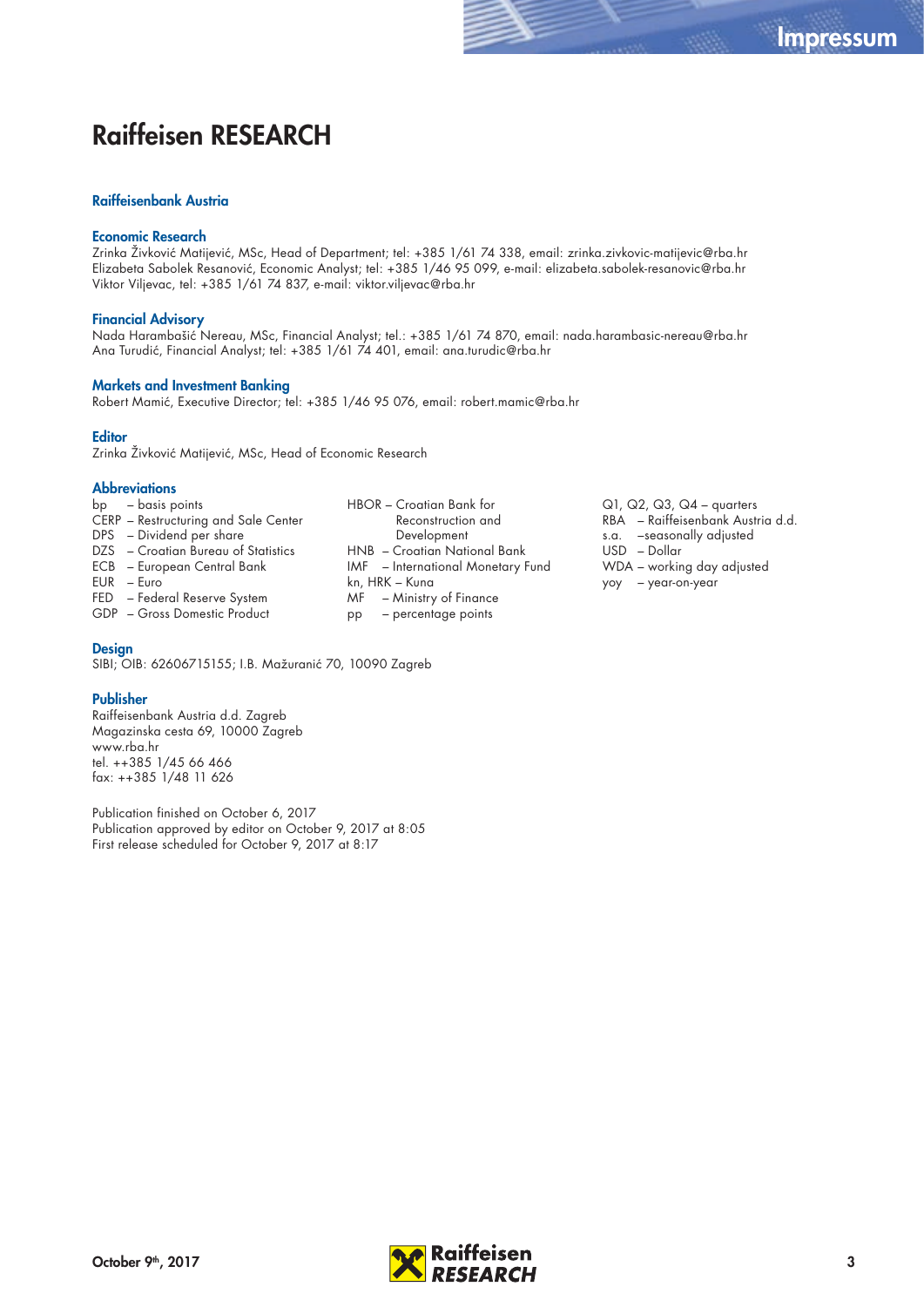## Disclaimer

### Disclaimer

Published by Raiffeisenbank Austria d.d. Magazinska cesta 69, 10000 Zagreb, Hrvatska ("RBA"). RBA is a credit institution and is has been incorporated in keeping with the Credit Institutions Act.

Economic Research and Financial Advisory are organizational units of RBA.

Supervisory Authority: Hrvatska agencija za nadzor financijskih usluga, Miramarska 24b, 10000 Zagreb (Croatian Financial Services Supervisory Agency) and Hrvatska narodna<br>banka, Trg hrvatskih velikana 3, 10000 Zagreb (Croa

This publication is for information purposes only and may not be reproduced, translated, distributed or made available to other persons other than intended users, in whole or in part, without obtaining prior written permission of RBA on a case to case basis. This document does not constitute any kind of investment advice or a personal recommendation to buy,<br>hold or sell financial instruments and it is n or professional investors and regardless of whether they are entities or residents of the Republic of Croatia or of any other jurisdiction.

This publication is fundamentally based on generally available information, which we consider to be reliable, but we do not make any representation, warranty or assurance as to accuracy, completeness or correctness of such information. All analyses contained in this publication are based solely on generally available information and on assumption that<br>the information is complete, true and accurat political environment and prospects. The estimates, projections, recommendations or forecasts of future events and opinions expressed in this publication constitute independent<br>judgement made by analysts as at the date of Bureau of Statistics, the Croatian National Bank, the Government of the Republic of Croatia, the Croatian Employment Service, the Croatian Pension Insurance Institute, the Ministry of Finance, the Croatian Financial Services Supervisory Agency, the Zagreb Stock Exchange, the Institute of Economics, Bloomberg, Eurostat, the Vienna Institute for International<br>Economic Studies and other sources which ar

RBA is under no obligation to keep current the contents of this publication and reserves the right to withdraw or suspend them in whole. The publication of an up-to-date revised analysis, if any, shall be made at the discretion of analysts and RBA. In case of any modification or suspension of the contents of this publication, RBA shall publish the notice of modification or suspension, and information regarding the circumstances which lead to the modification or suspension of this publication, in the same manner as this publication,<br>with a clear reference to the fact that the

This publication does not purport to be and does not constitute a basis for making any investment decision and all users are advised to seek additional expert advice and information to the extent they deem necessary, before making any investment decision.

The prices of financial instruments mentioned in this publication are the closing prices available at 16:30 CET on the day which precedes the date of this publication, unless stated otherwise in the publication.

Investment options discussed in this publication may not be appropriate for certain investors, depending on their specific investment objectives and investment time horizon, and taking into account their overall financial situation. Investments which are the subject of this publication may vary in price and value. Investors may generate returns which are below<br>their initial capital investment. Exc from investment in financial instruments, financial products or investment instruments which are the subject of this publication are not explained in whole or in full detail. Information is provided "as is" without giving warranties of any kind and may not be deemed to substitute any investment advice. Investors have to make independent decision regarding the appropriateness of investment in any instruments discussed or mentioned in this document, based on risks and benefits resulting from such instruments, and on their investment strategy and legal, fiscal and financial position. As this publication is not personal recommendation for investment, neither it and nor any of its components, forms a basis for conclusion<br>of any kind of deal, contract or comm specific detailed information and advice from competent certified investment advisors.

RBA, Raiffeisen Bank International AG ("RBI"), and any other company connected with them, including their directors, authorized representatives or employees, and any other<br>party, do not accept any responsibility of liabili

This publication is disseminated to investors who are expected to make independent investment decision and estimates of investment risks, including issuer risk, capital market risk and risks related to economic and political circumstances and prospects, without placing undue reliance on this publication, and this publication shall not be distributed, reproduced<br>or published in whole or in part for an

RBA publishes tinancial instrument valuation and analyses independently or as part ot publications which are created and distributed by RBI and Raitleisen Centrobank, Austria<br>("RCB") under the name Raiffeisen ISTRAŽIVANJA.

e criteria for issuance of stock market recommendation (rating) and risk classification are defined as follows:

"Buy": for stocks which have an expected total return at least 10% (15% for stocks with high volatility risk) and represent the most attractive stocks among all stocks we analyze and valuate over next 12 months

"Hold": for stocks for which we expect a positive return up to 10% (up to 15% for stocks with high volatility risk) over next 12 months.

"Reduce": expected negative return up to –10% over next 12 months.

"Sell": for stock with expected negative return by more than –10% u over next 12 months.

Target prices are based on calculated fair value which is derived by applying relative valuation tools (peer group analysis) or discounted cash flow DCF method. Detailed informa:<br>tion on specific valuation methods applied

When publishing the analyses, ratings are determined by applying above mentioned ranges. Temporary deviations from the aforementioned ranges will not automatically result in<br>the alteration of a recommendation, and the resp

Opinions concerning Croatian money market rates and price fluctuations of government bonds issued in the Republic of Croatia are based on the analysis of market ratio movements.

This publication is not an offer or a personal recommendation to buy or sell a financial instrument. Information presented here does not constitute a comprehensive analysis of all material facts related to issuer, industry or financial instrument. This publication may contain expectations and forward-looking representations, which involves risks and uncertainties, however, they are not a warranty or indication of future results whatsoever and are therefore subject to change. Therefore, no warranty or representation, whether express or<br>implied is made and no reliance should be

RBA analysts are involved in production of recommendations published and distributed by RCB, regarding the companies listed below along with the date of initial recommendation:

Adris Grupa d.d. (21.01.2005.), Atlantic Grupa d.d. (8.6.2015.), Ericsson Nikola Tesla d.d. (18.01.2005.), Hrvatski Telekom d.d. (11.12.2007.), Ledo d.d. (13.10.2015.), Podravka<br>d.d. (3.3.2003.) i Valamar Riviera d.d. (17.

Overview of Raiffeisen recommendations

|                             | Buy | Hold | Reduce | Sell | Suspended | <b>Under review</b> |
|-----------------------------|-----|------|--------|------|-----------|---------------------|
| No. of recommendations      |     |      |        |      |           |                     |
| % of all recommendations    | 4%  | 58%  | 14%    | 0%   | 14%       | $0\%$               |
| Investment banking services |     |      |        |      |           |                     |
| % all IB services           | 0%  | 0%   | 0%     | 0%   | 0%        | 0%                  |

A list of all historic recommendations for stock coverage, local money market rates in the Republic of Croatia, Croatian government bonds issued in the local markets and other<br>recommendations is available at: http://www.rb

Please note that RBA, its related companies, employees, executives and other persons who participated in the preparation of this publication, and their related persons, may hold or<br>trade in financial instruments in excess protection and conflict of interest prevention measures RBA has ensured to a reasonable extent that this circumstance has not in any way affected anything that is mentioned in this publication.